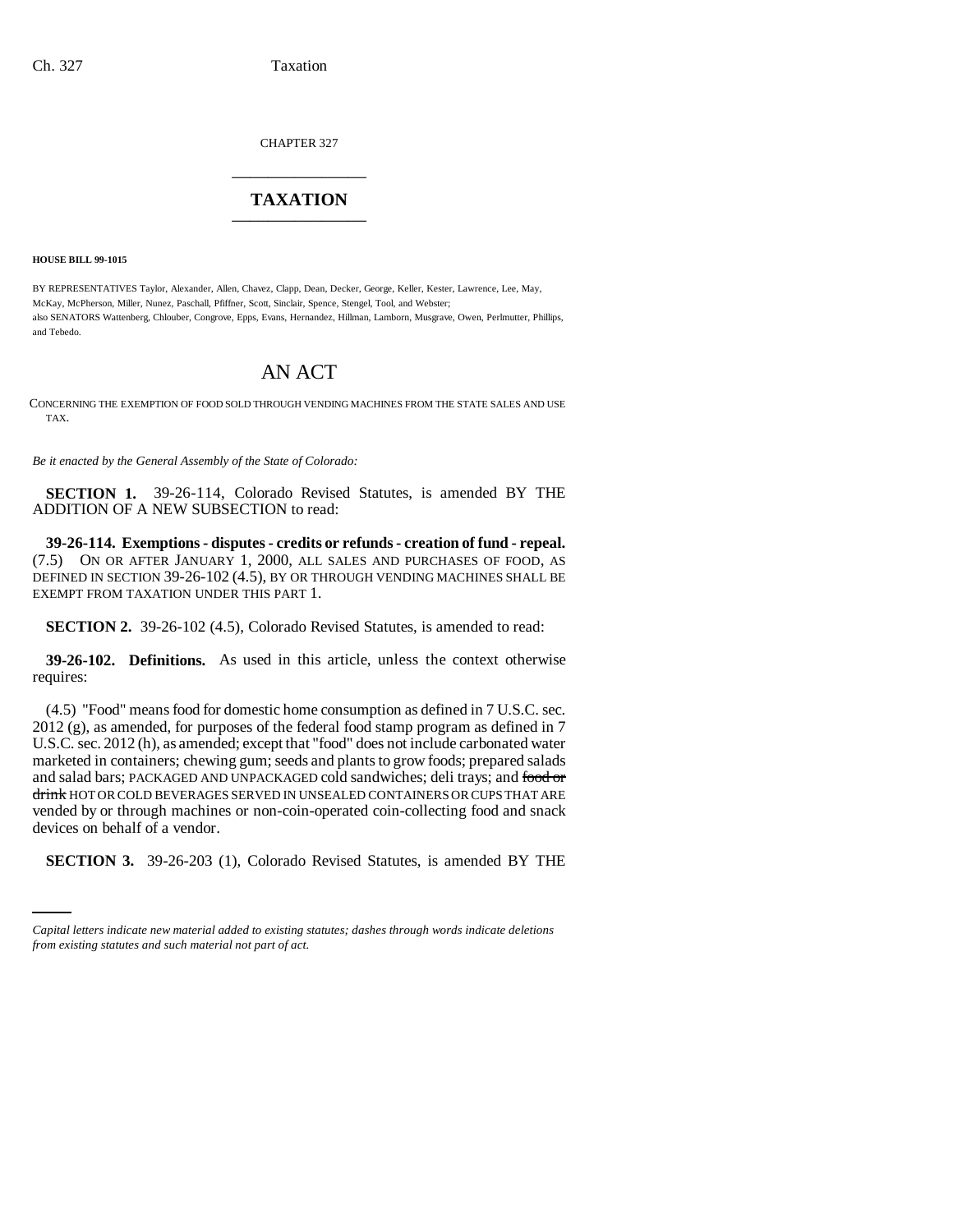## ADDITION OF A NEW PARAGRAPH to read:

**39-26-203. Exemptions.** (1) This part 2 is declared to be supplementary to the "Emergency Retail Sales Tax Law of 1935", part 1 of this article, and shall not apply:

(jj) ON OR AFTER JANUARY 1, 2000, TO THE STORAGE, USE, OR CONSUMPTION OF FOOD, AS DEFINED IN SECTION 39-26-102 (4.5), PURCHASED BY OR THROUGH VENDING MACHINES.

**SECTION 4.** 29-2-105 (1) (d), Colorado Revised Statutes, is amended to read:

**29-2-105. Contents of sales tax ordinances and proposals.** (1) The sales tax ordinance or proposal of any incorporated town, city, or county adopted pursuant to this article shall be imposed on the sale of tangible personal property at retail or the furnishing of services, as provided in paragraph (d) of this subsection (1). Any countywide or incorporated town or city sales tax ordinance or proposal shall include the following provisions:

(d) A provision that the tangible personal property and services taxable pursuant to this article shall be the same as the tangible personal property and services taxable pursuant to section 39-26-104, C.R.S., and subject to the same exemptions as those specified in section 39-26-114, C.R.S., except the exemption allowed by section 39-26-114 (11), C.R.S., for purchases of machinery or machine tools, the exemption of sales and purchases of those items in section  $39-26-114$  (1) (a) (XXI), C.R.S., the exemption for sales of food specified in section 39-26-114 (1) (a) (XX), C.R.S., THE EXEMPTION FOR VENDING MACHINE SALES OF FOOD SET FORTH IN SECTION 39-26-114 (7.5), C.R.S., and the exemption for occasional sales by a charitable organization set forth in section 39-26-114 (18), C.R.S. Sales of food, as defined in section 39-26-102 (4.5), C.R.S., exempted from the state sales tax pursuant to section 39-26-114 (1) (a) (XX), C.R.S., VENDING MACHINE SALES OF FOOD AS DESCRIBED IN SECTION 39-26-114 (7.5), C.R.S., sales and purchases of those items exempted from the state sales tax pursuant to section 39-26-114 (1) (a) (XXI), C.R.S., purchases of machinery or machine tools as provided in section 39-26-114 (11), C.R.S., or occasional sales by a charitable organization as provided in section 39-26-114 (18), C.R.S., may be exempted from said town, city, or county sales tax only by the express inclusion of such exemption either at the time of adoption of the initial sales tax ordinance or resolution or by amendment thereto. Any such amendment shall be adopted in the same manner as the initial ordinance or resolution. In the absence of express provision for the exemption for sales of food, as defined in section 39-26-102 (4.5), C.R.S., or FOR THE EXEMPTION OF VENDING MACHINE SALES OF FOOD AS PROVIDED IN SECTION 39-26-114 (7.5), C.R.S., OR FOR THE EXEMPTION OF purchases of machinery or machine tools as provided in section 39-26-114 (11), C.R.S., or FOR THE exemption of sales and purchases of those items in section 39-26-114 (1) (a) (XXI), C.R.S., or FOR THE exemption of occasional sales by a charitable organization as provided in section 39-26-114 (18), C.R.S., all sales tax ordinances or resolutions, whether adopted prior to, on, or subsequent to July 1, 1979, which provide in substance that the tangible personal property and services taxed shall be the same as the tangible personal property and services taxable pursuant to section 39-26-104, C.R.S., or any predecessor statute, and subject to the same exemptions as those specified in section 39-26-114, C.R.S., or any predecessor statute, shall be construed as imposing or continuing to impose the town, city, or county sales tax on food, as defined in section 39-26-102 (4.5), C.R.S.,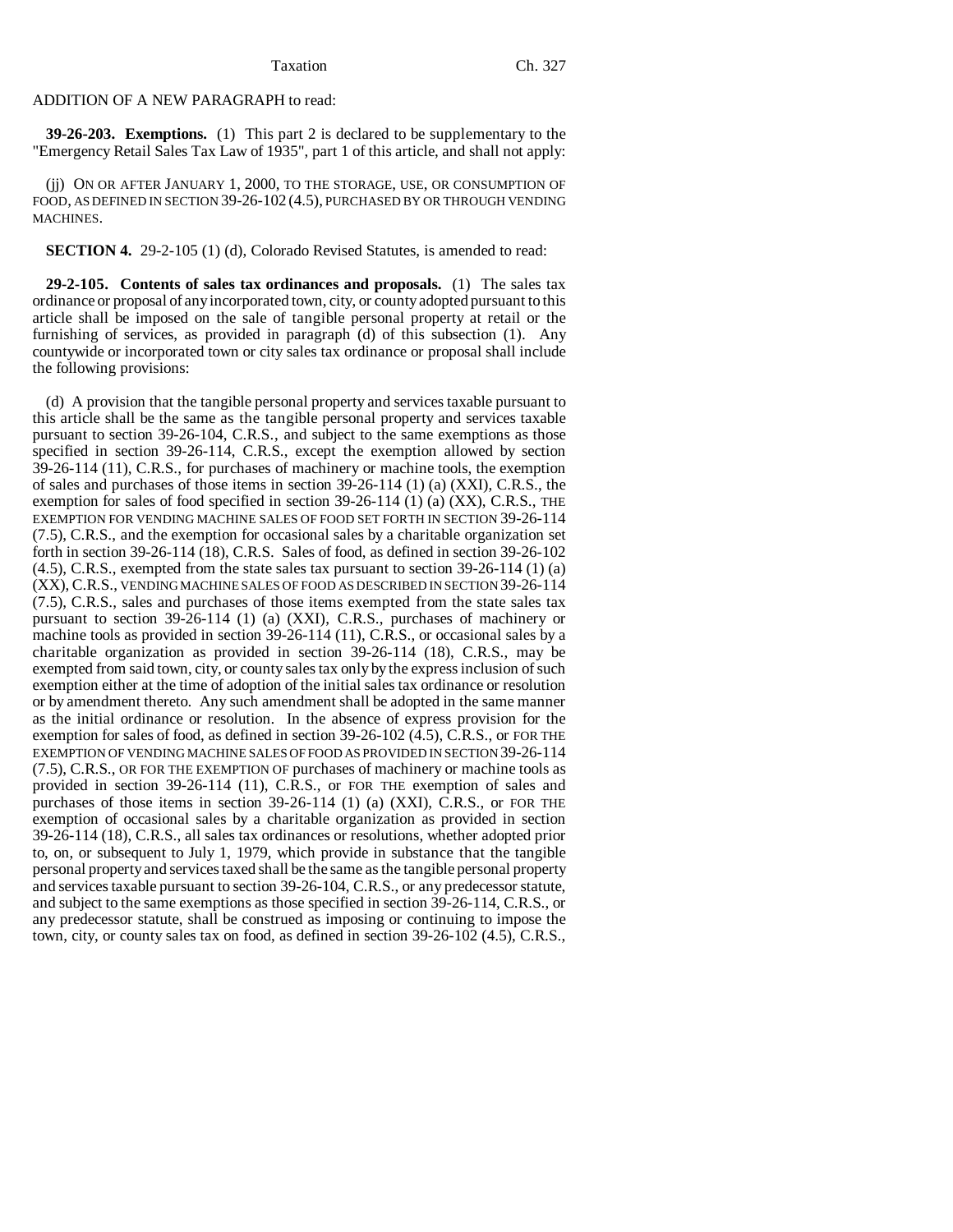### Ch. 327 Taxation

VENDING MACHINE SALES OF FOOD AS DESCRIBED IN SECTION 39-26-114 (7.5),C.R.S., purchases of machinery and machine tools as described in section 39-26-114 (11), C.R.S., sales or purchases of those items described in section 39-26-114 (1) (a) (XXI), C.R.S., and occasional sales by a charitable organization as described in section 39-26-114 (18), C.R.S. The regional transportation district may, in its discretion, continue to levy a sales tax on VENDING MACHINE SALES OF FOOD AS DESCRIBED IN SECTION 39-26-114 (7.5), C.R.S., AND ON purchases of machinery or machine tools, as provided in section 39-26-114 (11), C.R.S.

**SECTION 5.** 29-2-106 (4) (a), Colorado Revised Statutes, is amended to read:

**29-2-106. Collection - administration - enforcement.** (4) (a) The executive director of the department of revenue shall, at no charge, administer, collect, and distribute the sales tax of any home rule municipality, upon request of the governing body of such municipality, if the provisions of the sales tax ordinance of said municipality, other than those provisions relating to local procedures followed in adopting the ordinance and whether or not the ordinance applies the sales tax to the sale of food, as defined in section 39-26-102 (4.5), C.R.S., or purchases of machinery or machine tools as provided in section 39-26-114 (11), C.R.S., or sales or purchases of electricity, coal, wood, gas, fuel oil, or coke as provided in section 39-26-114 (1) (a) (XXI), C.R.S., OR VENDING MACHINE SALES OF FOOD AS DESCRIBED IN SECTION 39-26-114 (7.5), C.R.S., correspond to the requirements of this article for sales taxes imposed by counties, towns, and cities and if no use tax is to be collected by the department except as provided in section 39-26-208, C.R.S. At the time of making such request, said governing body shall certify to the executive director of the department of revenue a true copy of said sales tax ordinance.

**SECTION 6.** 32-9-119 (2) (a), Colorado Revised Statutes, is amended to read:

**32-9-119. Additional powers of district.** (2) (a) To provide revenue to finance the operations of the district, to defray the cost of construction of capital improvements and acquisition of capital equipment, and to pay the interest and principal on securities of the district, the board, for and on behalf of the district after approval by election held pursuant to articles 1 to 13 of title 1, C.R.S., shall have the power to levy uniformly throughout the district a sales tax at the rate of six-tenths of one percent upon every transaction or other incident with respect to which a sales tax is now levied by the state, pursuant to the provisions of article 26 of title 39, C.R.S.; EXCEPT THAT SUCH SALES TAX MAY BE LEVIED ON VENDING MACHINE SALES OF FOOD THAT ARE OTHERWISE EXEMPT PURSUANT TO SECTION 39-26-114 (7.5), C.R.S., AND ON PURCHASES OF MACHINERY OR MACHINE TOOLS THAT ARE OTHERWISE EXEMPT PURSUANT TO SECTION 39-26-114 (11), C.R.S.

**SECTION 7.** 32-13-107 (1) (a), Colorado Revised Statutes, is amended to read:

**32-13-107. Sales and use tax imposed - collection - administration of tax - use.** (1) (a) Except as otherwise provided in paragraph (b) of this subsection (1), upon the approval of the registered electors pursuant to the provisions of section 32-13-105, the board shall have the power to levy such uniform sales and use taxes throughout the district created in section 32-13-104 upon every transaction or other incident with respect to which a sales and use tax is levied by the state, pursuant to the provisions of article 26 of title 39, C.R.S.; except THAT such sales and use tax shall be levied on